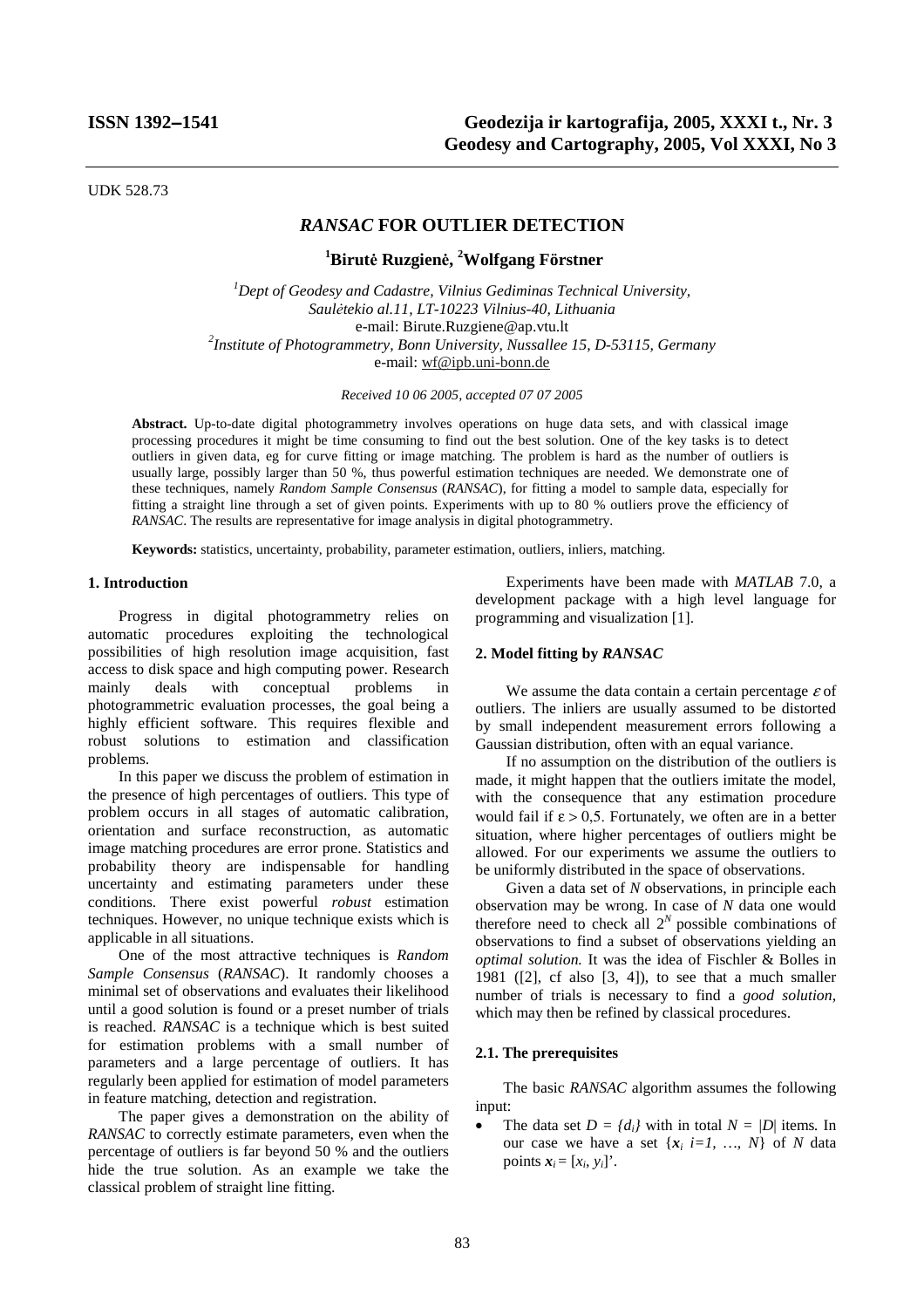- A function  $p = F(S)$ , which directly computes the model parameters *p* from a subset *S* of data items containing a minimal sufficient number *M = |S|* of items*. Directly* means that no approximate values are needed. To yield highest efficiency, the number of data items necessary for this determination should be as small as possible. In our case we need  $M = 2$ points, say with homogeneous coordinates  $x_1 = [x_1, x_2]$  $y_1$ ,  $1$ ' and  $x_2 = [x_2, y_2, 1]$ ' from which the homogeneous line parameters  $I = [a, b, c]'$  can be determined via  $\mathbf{l} = \mathbf{x} \times \mathbf{y}$ .
- A cost function  $\rho(\mathbf{p}, d_i)$  for each data item  $d_i$  and for each parameters  $p$  gives costs. This cost function is chosen such that outliers have only a limited influence onto the parameter to be estimated. In general, it will depend on some residual

$$
e_i = e_i(\boldsymbol{p}, d_i) \tag{1}
$$

of the observations referring to a certain model, specified by parameters *p*. If in our example we would want to achieve a least-squares solution, we would use the total costs depending on the distances  $d_i$  of the points to the fitted line

$$
c_0 = \overline{d} = \frac{\sqrt{\sum_{i=1}^{N} d_i^2}}{N}.
$$
 (2)

For achieving robustness, in the most simplest case we may just count the number of outliers by choosing the function ρ in Fig 1. It is calculated comparing points' distance  $d_i$  from the line with given tolerance: if  $d_i > k$ , these points are outliers and  $\rho = 1$ ; otherwise the points are within the tolerance and are inliers  $\rho = 0$ . We use the total costs

$$
C = \sqrt{\frac{\sum_{i=1}^{N} \rho(d_i)}{N}},
$$
\n(3)

with

$$
\rho(d_i) = \begin{cases} 1, & \text{if } |d_i| < k. \\ 0, & \text{else} \end{cases} \tag{4}
$$

Observe that by using  $p(d_i) = d_i^2$  we obtain the leastsquares solution.

In order to achieve a least-squares solution in case of only inliers we choose the cost function in Fig 1: if  $|d_i|$  $\langle k \rangle$ , the points are good and the individual costs are  $\rho =$  $d_i^2$ ; if  $|d_i| \geq k$ , the points are bad and the individual costs are  $\rho = k^2$  (Fig 2), thus

$$
\rho(d_i) = \begin{cases} d_i^2, & \text{if } |d_i| < k, \\ k^2, & \text{else} \end{cases} \tag{5}
$$

Thus the total costs yield the sum of the number of outliers and the sum of the normalized square distances of the inliers.



**Fig 1.** Simple cost function ρ only counting the number of outliers



**Fig 2**. Cost function: for small errors it leads to a least-squares solution and large values have a limited influence on the estimation

# **2.2. The procedure**

The idea of the *RANSAC* algorithm is to repeatedly select a random subset *S* of the data, to determine a solution  $p = F(S)$  and to evaluate it with other data. The algorithm is therefore comprised of the following steps:

- 1. *n* times, do repeat steps 2 to 4, where *n* has to be specified by the user (cf below).
- 2. **Select a sample** *S* **of a minimum number** *M* **of data items from the data set.** This selection might take all combinations, which would take

 $\overline{\phantom{a}}$  $\overline{\phantom{a}}$ J  $\backslash$  $\mathsf{I}$  $\mathsf{I}$  $\overline{\mathcal{L}}$  $=\left(\frac{N}{M}\right)$ samples. In our example this would

require  $n = N(N-1)/2$  samples, and though feasible for small data sets, for large data sets this would require too many samples Therefore, the sample set is chosen randomly. In a first instance, each data item has the same probability of selection. Thus we obtain a subset  $S_v \subset D$ ,  $|S_v| = M$ ,  $v \in$  $[1, \ldots, n]$ . We might directly exclude subsets which do not allow stable parameter estimation. In our case we select *n* pairs of points randomly, possibly having excluded pairs of points which are too close to each other to yield a stable line.

- 3. **Estimate the parameters**  $p_k$  **of the model based on the subset**  $S_k$  **from**  $p_k = F(S_k)$ . In our context we determine the straight line through the  $M = 2$ selected points.
- 4. **Compute the quality of the model with parameters**  $p_k$  **using the cost function**  $C_k = \sum_{x \in S} p_x^2$  $\rho(\boldsymbol{p}_k, x)$ . In case we would put a threshold on  $C_k$  to accept a solution this would lead to a model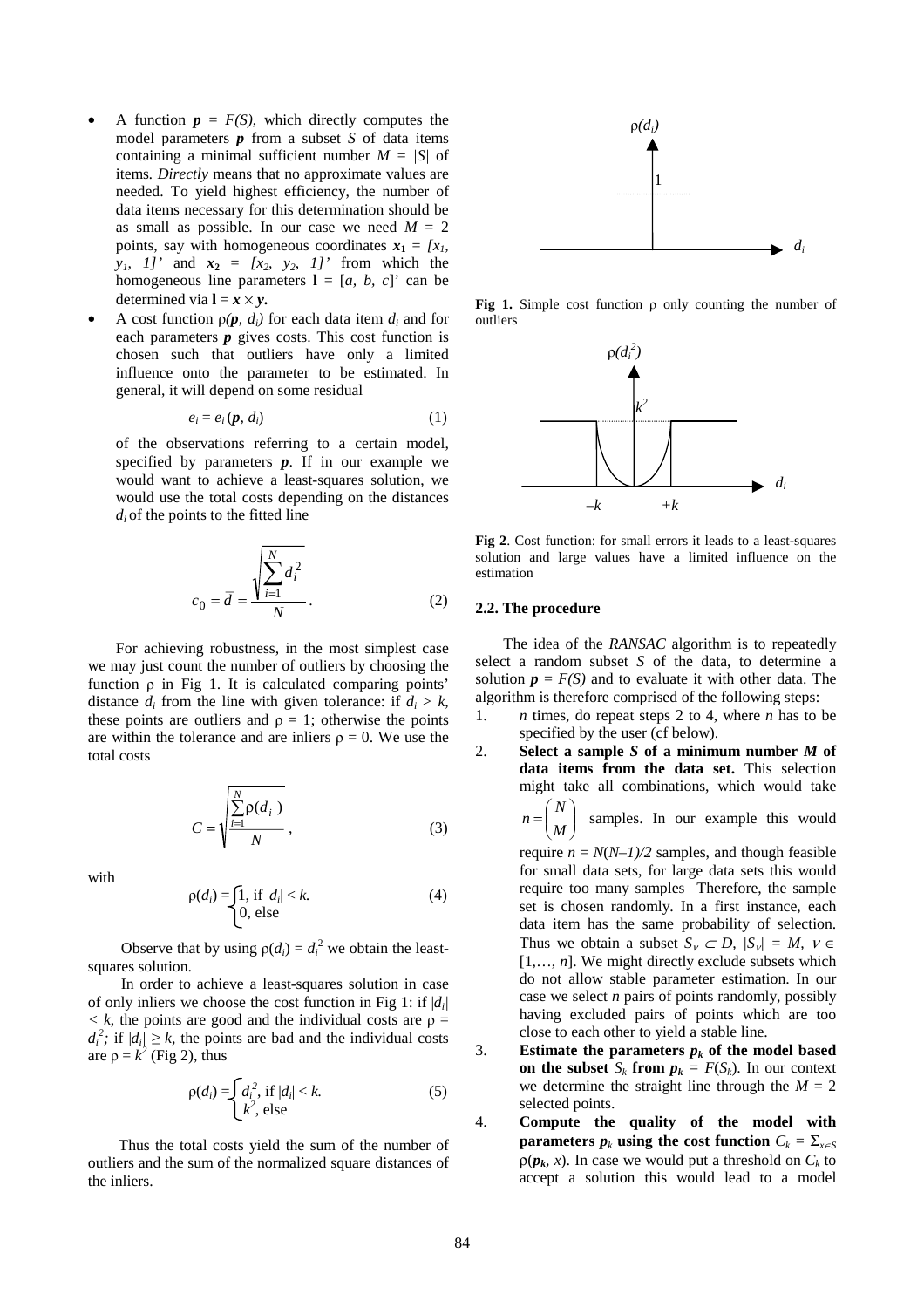verification. Then we could stop the search for an acceptable solution if  $C_k$  would be accepted. However, for stability reasons we evaluate all samples.

5. **Choose the best model, i e the set**  $S_k$  with **parameters**  $p_v$  where  $C_k$  is minimum. In addition, we might accept the solution only if the number of inliers is larger than a prespecified threshold, say *t*.

# **2.3. The parameters**

*RANSAC* uses three parameters:

- 1. the number *n* of trials,
- 2. the threshold *k* for determining where a data point agrees with model in (4) or (5), and possibly
- 3. the threshold *t* for the required number of inliers.

ad 1: The number of trials is to be chosen carefully. If not all combinations of data items are tested, one cannot be certain to obtain a valid result. However, one can estimate the probability *P* to obtain at least one good solution in *k* trials from a subset of  $M$ , if the percentage of errors is  $\varepsilon$ . This is given by (proof cf below)

$$
P = 1 - (1 - (1 - \varepsilon)^M)^n.
$$
 (6)

If one now requires a minimum probability  $P_{\text{min}}$  to obtain at least one good sample, then the minimum number  $n_{min}$  of trials is

$$
n_{\min} (P_{\min, \varepsilon, M}) = \frac{\ln(1 - P_{\min})}{\ln(1 - (1 - \varepsilon)^M)}.
$$
 (7)

**Table 1.** Minimum number of trials  $n_{min}$  to find at least one solution with minimum probability  $P_{min}$  for an assumed percentage of errors ε

| n<br>min |     |     |       |     |     |     |     |
|----------|-----|-----|-------|-----|-----|-----|-----|
|          | 0.1 | 0,3 | 0,5   | 0,5 | 0,7 | 0,8 | 09  |
| 0.95     |     |     | 11    | 18  | 32  | 74  | 299 |
| 0.99     |     |     | $1 -$ | 27  | 49  | 113 | 459 |
| 0.999    |     | 11  | 25    | 40  | 74  | 169 | 688 |

For our example, the minimum numbers of trials are given in Table 1 for the minimum probability  $P_{\text{min}} = 95\%$ , 99 % and 99,9 %, and for different percentages of assumed outliers, between  $\varepsilon = 10\%$  and 90 %. For example, if the expected percentage of outliers is 50 % at least 11 trials are necessary, if  $P_{\text{min}}$  of finding at least one correct solution is 95 %.

The minimum number  $n_{\min}$  of trials thus depends on two parameters,  $P_{min}$  and ε. Whereas the minimum probability may be easily chosen, there might be an uncertainty about the expected percentage of outliers.

These minimum number of trials are independent on the number of data items. So, if, for example, a line has to found in 100 points, of which 50 % are erroneous, one would need  $100(100-1)/2 = 4950$  trials if all combinations would be tested. Obviously, a large reduction in the number of trials can be achieved.

We will see later that the required minimum probability  $P_{\text{min}}$  is not really reached.

Proof of (6): *P* (at least one good in *n* samples) =  $1 -$ *P* (all *n* samples are bad) =  $1 - P$  (sample is bad)<sup>*n*</sup> =  $1 - (1$  $-P$  (all *M* entities of a sample are good))<sup>n</sup> = 1 – (1 – *P* (one entitiy of a sample good)<sup> $M$ </sup>)<sup>n</sup> = 1 – (1 – (1 – *P* (one entity of a sample bad)<sup> $M$ </sup>)<sup> $n$ </sup>.

ad 2: The threshold *k* requires knowledge about the quality of the data items. In case this is not given, one might determine *k* from the residuals *ei*, for example, using the median or the  $N_{in}$  smallest residuals, where  $N_{in}$ *=*(1–ε)*N* is the expected number of inliers.

ad 3: Here one could just take the number  $N_{in}$  of expected number of inliers.

#### **3. Experiments**

We developed simulation software to investigate the power of *RANSAC*. The user specifies the number of points, the percentage of outliers, the straight line and the measuring precision used for generating the inlier data. In addition, the user specifies the required minimum probability for success and the expected error rate, independently of the generation in order to investigate the effect of erroneous assumptions.

### **3.1. Sampling and modelling the input data set**

We assume the *outliers* to be uniformly distributed in the square  $[-1, +1]^2$ .

 The *inliers* are assumed to sit on a straight line, except for random errors. The line is specified by its distance *s* to the origin and the direction φ of its normal. The positions of the points *along* the line are assumed to be uniformly distributed along the line segment within the unit circle (cf Fig 3). The positions of the points *across* the line are assumed to be normally distributed with standard deviation σ.

Generating the inliers starts with determining the endpoint of the line segment in the unit circle. They are symmetric with respect to the point  $[x_f, y_f]$  closest to the origin

$$
x_f = s \cos(\varphi),
$$

 $y_f = s \sin(\varphi).$ 

The starting and the end points of the line segment are given by

$$
x_e = x_f + t \cos(\varphi + \pi/2),
$$
  
\n
$$
y_e = y_f + t \sin(\varphi + \pi/2),
$$
\n(8)

where  $t = \sqrt{1 - s^2}$  for the starting and  $t = -\sqrt{1 - s^2}$  for the end point.

Therefore the true values for the points on the line are

$$
x_i = x_f + kt \cos(\varphi + \pi/2),
$$
  
\n
$$
y_i = y_f + kt \sin(\varphi + \pi/2),
$$
\n(9)

where  $k \in [-1, +1]$ .

The observed point coordinates are: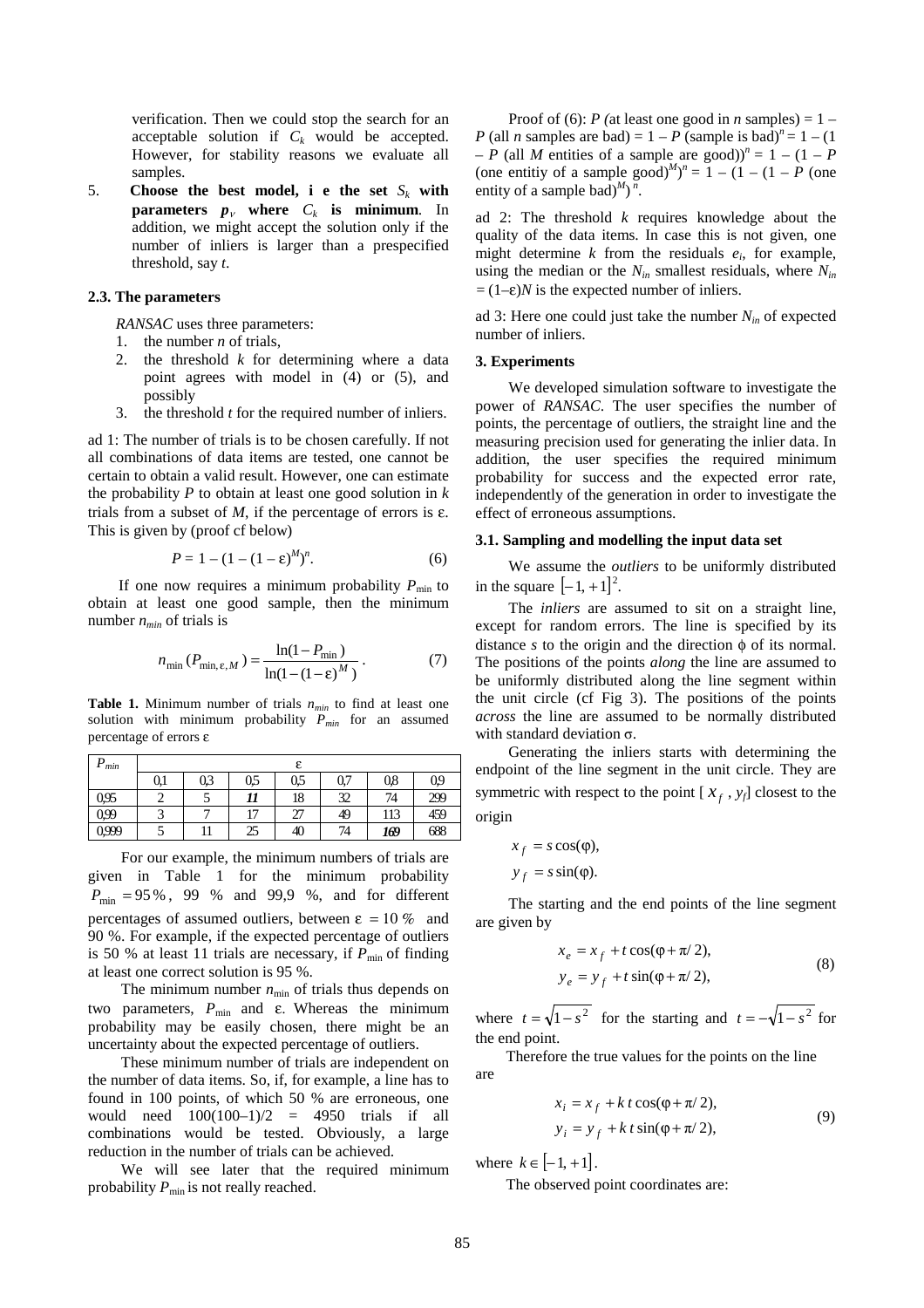$$
x_i = \tilde{x}_i + e_{xi},
$$
  
\n
$$
y_i = \tilde{y}_i + e_{y_i},
$$
\n(10)

where  $e_{xi}$  and  $e_{yi}$  are normally distributed random variables with standard deviation σ*.* 



**Fig 3**. Line segment in the unit circle with inliers. Point  $x_f$  is closest to the origin. The inliers are uniformly distributed along the line segment between start and endpoint  $x_i$  and  $x_f$ 

#### **3.2. An example**

Fig 4 shows the data generated by the programme for one representative case. The  $N = 100$  points with an outlier rate of 80 % yields a line with 20 inliers having a standard deviation of  $\sigma = 0.02$ . Obviously classical leastsquares techniques will not be able to find a correct estimate. Also iteratively eliminating points with large residuals will be not a successful strategy. In spite of a high percentage of outliers a human observer easily can detect the line.

If we now apply *RANSAC* with  $P_{\text{min}} = 0.999$ , an expected error rate of  $\varepsilon = 0.8$  and a critical value  $k = 2\sigma$  $= 0.04$ , we have to try  $n_{\text{min}} = 169$  samples.

The detected line is shown in Fig 5. The true parameters of the line are  $\varphi = 0.8$  and  $s = 0.2$ . The estimated values differed only by approximately 0,01, which corresponds to the expected accuracy.



**Fig 4.** Example for generated data: total number of points  $N =$ 100; number of good points on line  $20 = 100$  (1–80 %); direction angle of normal to given line  $\varphi = 0.8$  (in rad); distance in *Hessian* normal form of given line to origin *s* = 0,2; standard deviation of points on line  $\sigma = 0.02$ 



**Fig 5.** Detected line: true values  $\varphi = 0.8$ ;  $s = 0.2$ ;  $\sigma = 0.02$ 

#### **3.3. On the probability to find a good line**

The theoretical probability to find a good line in the previous example is expected to be  $P_{\text{min}} = 0.999$ . During testing the algorithm we had the impression that the line was not found with this high probability. This has also been found by other researchers (cf [5], [6]).

For further investigation, we automatically performed the line generation and the line detection 10 000 times. We counted the number of cases where the estimated angle φ was closer to the true angle than 6σ and the estimated distance *s* were closer than 6σ from the true distance.

We varied the standard deviation from  $\sigma = 0.0001$  to  $\sigma = 0.1$  in steps of factor  $\sqrt{10}$  and obtained the results collected in Table 2.

**Table 2.** Empirical probability of finding the correct line in  $N =$ 100 and 40 points with 80 % outliers using 169 samples in *RANSAC*

| σ         | $P(N = 100)$ | $P(N = 40)$ |
|-----------|--------------|-------------|
| 0,0001    | 0,988        | 0,977       |
| 0,003     | 0,990        | 0,975       |
| 0,001     | 0,990        | 0.974       |
| 0,03      | 0,991        | 0,962       |
| 0,01      | 0,996        | 0,929       |
| 0,03      | 0,997        | 0,833       |
| $\rm 0.1$ | 0.976        | 0,801       |

The positive result, shown in Table 2, is the high probability of finding a straight line in extremely noisy data.

However, we have never reached the expected probability  $P_{\text{min}}$ . The reason is simple and can be seen in the extreme: if the inliers are very noisy, then there is a high chance that there is another straight line through the outliers and imitates a good line. The effect is larger if the number of points is smaller.

Obviously, to be successful with *RANSAC* the number of inliers needs to be larger than a minimum. This minimum depends on the total number of data and